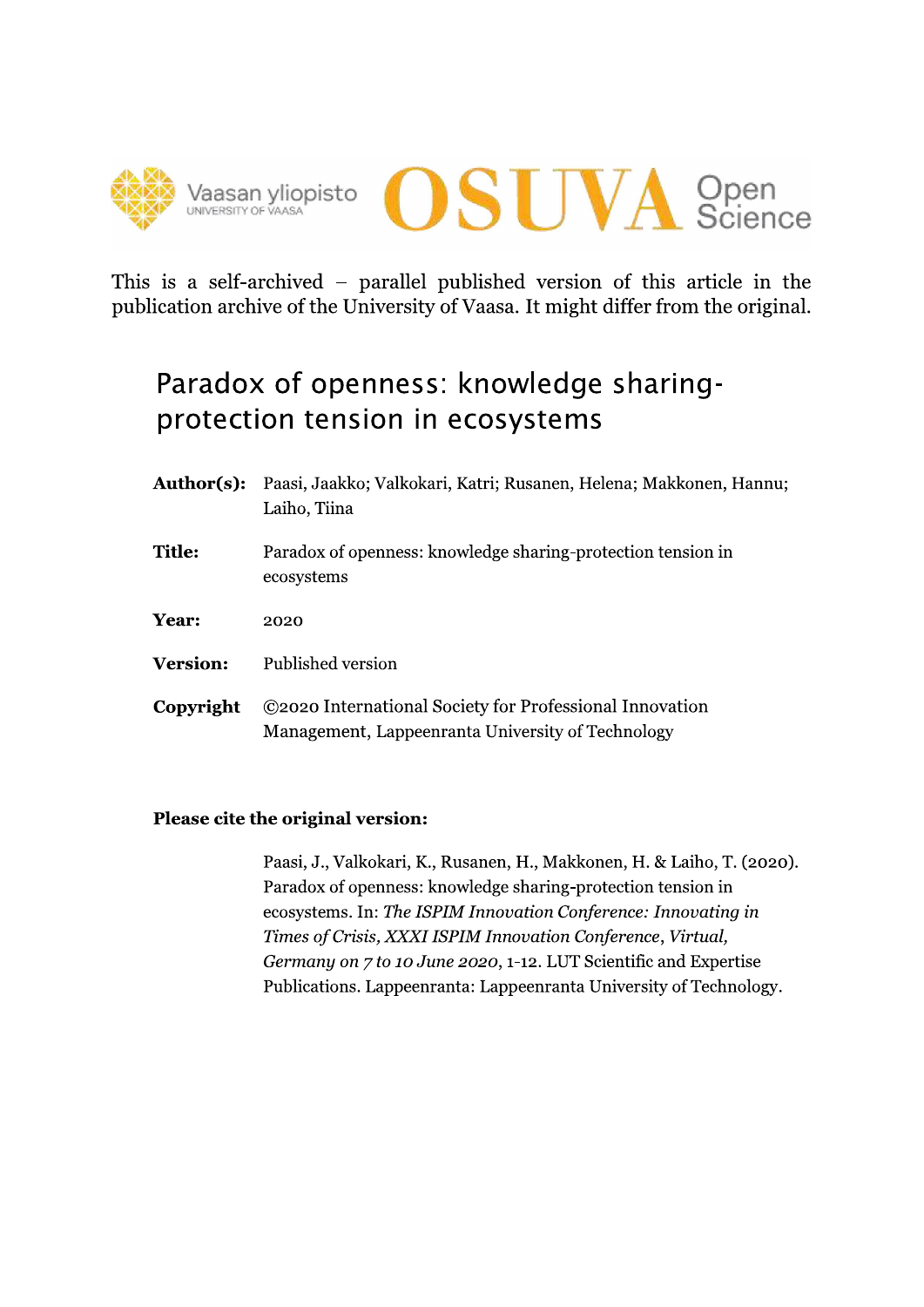### **Paradox of openness: knowledge sharing-protection tension in ecosystems**

### Jaakko Paasi\*, Katri Valkokari

VTT Technical Research Centre of Finland Ltd. P.O. Box 1300, FI-33101 Tampere, Finland E-mail: jaakko.paasi@vtt.fi, katri.valkokari@vtt.fi

### Helena Rusanen, Hannu Makkonen

University of Vaasa PL 700, FI-65101 Vaasa, Finland E-mail: helena.rusanen@uwasa.fi, hannu.makkonen@uwasa.fi

## Tiina Laiho

CLIC Innovation Ltd. Eteläranta 10, FI-00130 Helsinki, Finland E-mail: tiina.laiho@clicinnovation.fi

\* Corresponding author

**Abstract:** The paper describes findings about knowledge management in innovation constellations that are calling themselves as innovation ecosystems. The focus is in tension between knowledge sharing and knowledge protection, i.e. in the paradox of openness. The research asked whether an ecosystemic and open way of innovation differs to innovation in networks in respect to how the paradox appears. The study applied the methodology of qualitative research. Experiences and practices were collected from 13 innovation ecosystems. According to the findings, the paradox seems to be very true in ecosystems and even more pronounced than in innovation networks, because in ecosystems one may not know all actors of innovation. That makes the promotion of knowledge sharing in ecosystems as a multifaceted issue. In addition, the findings suggest that firms in different ecosystem roles have role specific approaches towards sharing vs. protection.

**Keywords:** ecosystems; innovation ecosystems; innovation networks; open innovation; knowledge management; knowledge sharing; knowledge protection; intellectual property; paradox of openness; industry 4.0.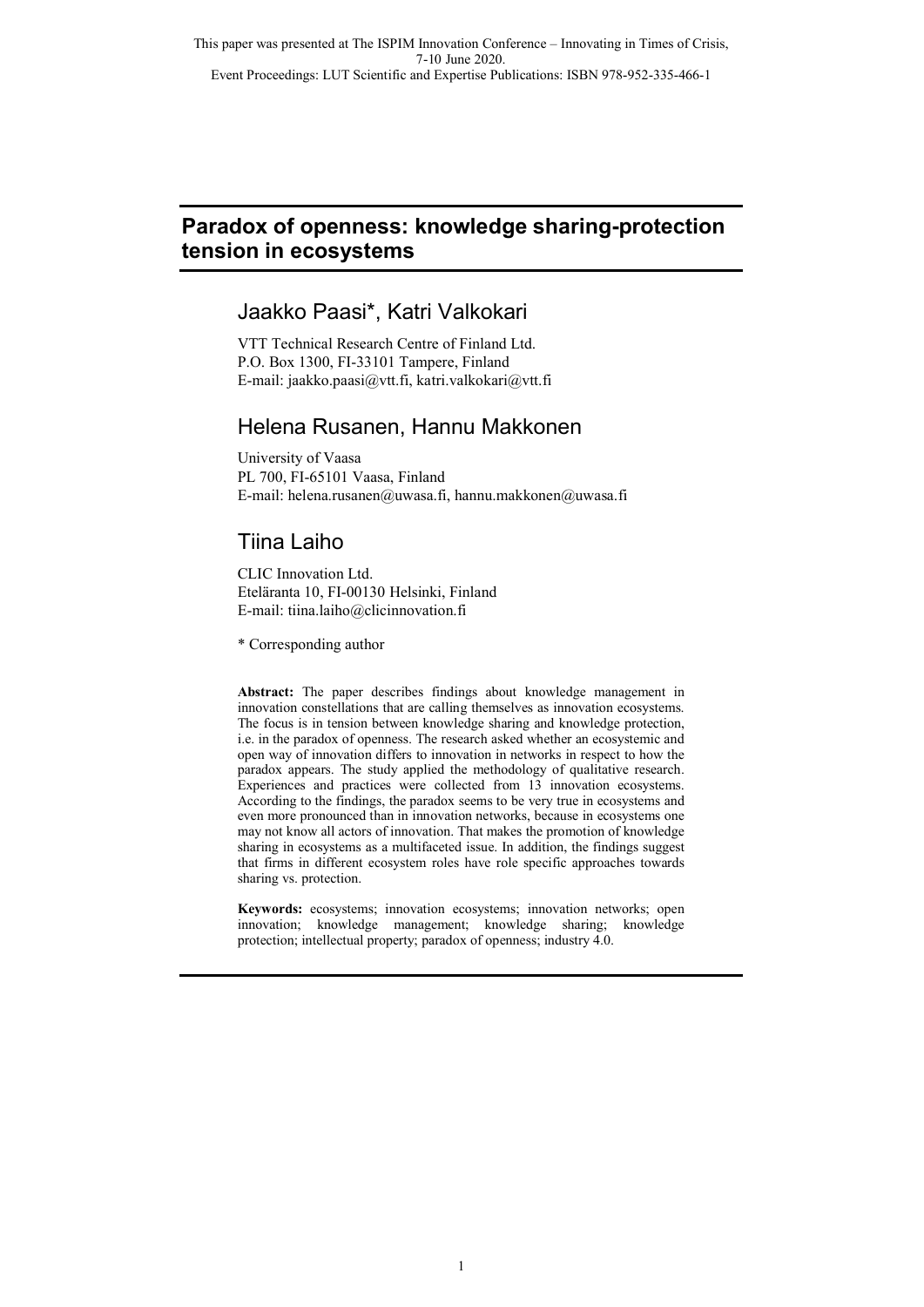Event Proceedings: LUT Scientific and Expertise Publications: ISBN 978-952-335-466-1

#### **1 Introduction**

Innovations do not arise in isolation, except in a minority of cases. Accordingly, sharing of knowledge (to some extent) is needed for innovation. It seems that it has always been so (DeBresson, 1999).

In the Middle Ages, artisans played the key role in innovation. Their key knowledge was tacit (know-how), and they shared their knowledge to others according to their own will. In the early stage of industrialization, the situation was about the same, but the key actors of innovation were often industrialists. When the volumes of production increased, the protection of innovation and knowledge related to the product being manufactured became more important than promoting innovation by sharing of knowledge across the borders of firm. Patents, trademarks and other legal forms of intellectual property (IP) dominated in the knowledge management of firms in the era of industrial mass production (the 2nd era of industrial revolution). Patenting prevented others of "free riding" by imitating or competing the innovation and, thus, gaining from business benefit in markets (Lemley, 2005).

In the last few decades of the  $20<sup>th</sup>$  century, many products (as well as their manufacturing systems) started to include electronics, automation and its controlling software (the  $3<sup>rd</sup>$  era of industrial revolution). The trend just strengthened when entering the  $21<sup>st</sup>$  century. End products were typically such that no single firm could design or produce them alone. Instead, a value chain or a network of business actors were needed. Accordingly, a "closed" model of innovation, characteristic to the early era of mass production, no more supported innovation. There was a need towards opening of knowledge flow in innovation networks. While patenting remained a valid tool of knowledge management, an emphasis was put on sharing of knowledge among the actors of innovation networks. The knowledge sharing was safeguarded by contracting and various informal methods of knowledge protection (Luoma *et al*., 2010; Paasi *et al*., 2010).

Currently we are witnessing the 4th industrial revolution, characterised by production in smart factories, in which production systems, components and people communicate via internet and production is nearly autonomous (Kagermann *et al*., 2013). Business offerings in the 4th era of industry are increasingly systemic, integrated solutions of various technologies and services bundled together to meet a customer need. The integrated solution, a cyber-physical system, is such that no single firm could innovate and offer it alone, but an ecosystem of actors is needed to co-create it and deliver it to customers (Moore, 1993; Iansiti and Levien, 2004).

In this paper we will consider IP and knowledge management in innovation in the  $3<sup>rd</sup>$ and 4th eras of industrial revolution, and study whether ecosystemic and open innovation way differ to innovation in networks? The focus of the research is in aspects of knowledge sharing and knowledge protection among the actors of innovation.

#### **2 Paradox of openness in innovation networks**

Co-creation of solutions requires various kinds of interaction and knowledge flows between the actors of innovation network during an innovation process. Here the actors face the fundamental tension between knowledge sharing and knowledge protection in open innovation: knowledge sharing is vital for the co-creation of innovations and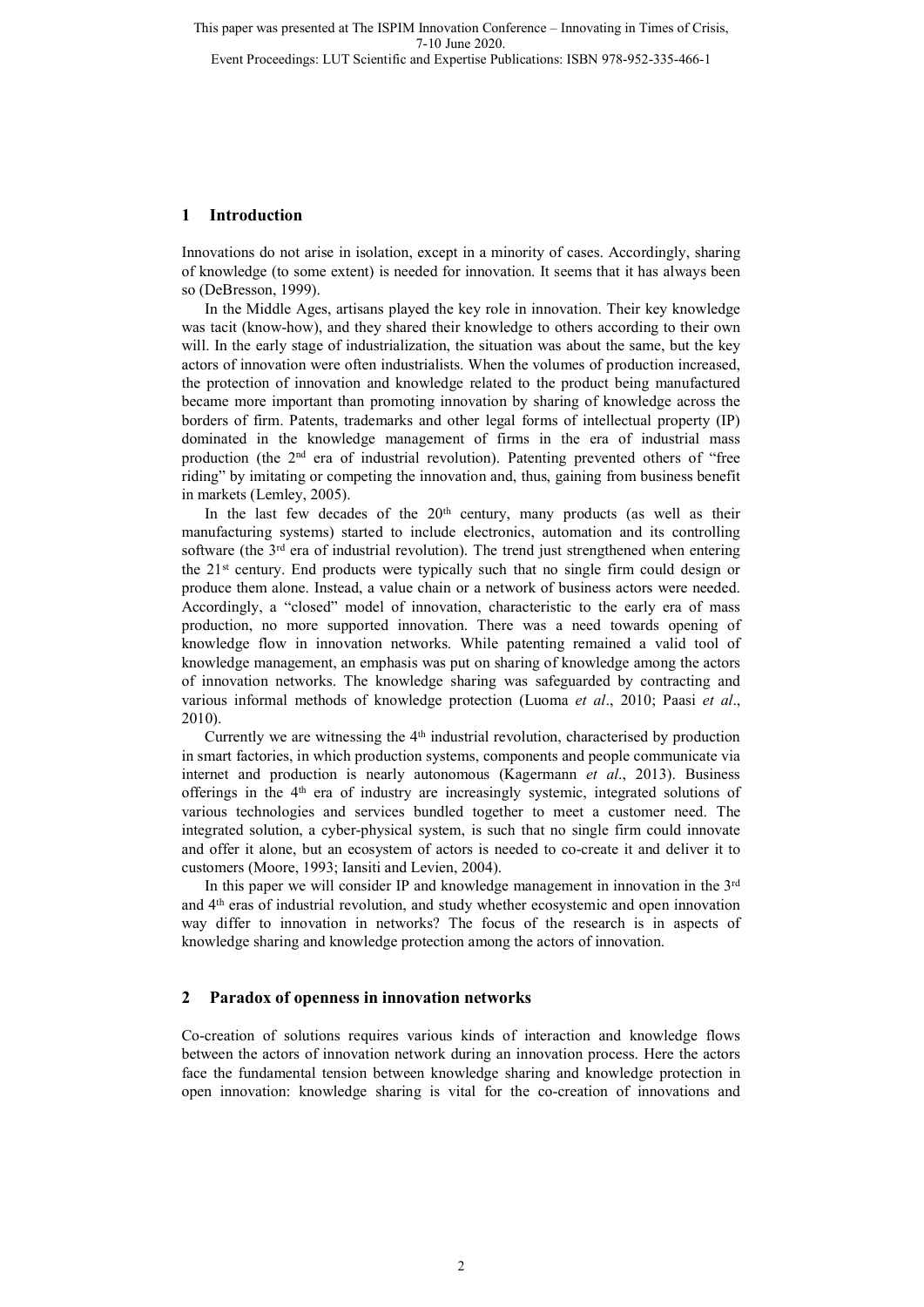welfare in a network (or ecosystem) of actors, while the sharing of knowledge may weaken firm´s power to capture returns from markets in future. In the literature of innovation management that dilemma has been named as the paradox of openness (Laursen and Salter, 2014; Arora *et al*., 2016; Foege *et al*., 2019). It is a dilemma that every innovation network must face and somehow solve.

Ritala *et al*. (2017) defines the term innovation (R&D) network as a group of contractually and relationally interconnected organizations with common mission and purpose that seeks to gain innovation benefits that could not be achieved independently. It means that actors of a network know with whom they are interconnected and collaborating. They may understand their partners' business models and strategic intents, for example their motivation to collaborate, and by this way to control what knowledge they will share and to whom and what knowledge they should protect and how (Valkokari *et al*., 2012). Balance between knowledge sharing and protection could be found even when there is coopetition in the network (Gast *et al*., 2019). All these require diversity in knowledge and IP management of firms going beyond IP legislation-based approach of knowledge management and including a variety of formal, contractual, and informal methods of knowledge and IP management (Luoma *et al*., 2010; Gast *et al*., 2019).

IP rights are modelled on the idea that one inventive idea or creation correlates to one right to a single product. The concept worked well in the industrial era of mass production, but now in the time of open and networked innovation, there is a substantial gap between the innovation practice and the model that IP law uses in areas where multiple entities are involved in the creation and use of IP and where the coordination is required (Lee, 2009). In innovation networks, where the actors of innovation are known, the problem is solved contractually: joint ownership of IP is typically avoided and IP ownership is addressed to a single actor, but the rights to use the IP may be defined by agreements to a larger group of innovators (Hagedoorn, 2003; Paasi *et al*., 2010). Such an arrangement often helps in decreasing the tension between knowledge sharing and protection in innovation networks.

While the tension between knowledge sharing and protection has been learned to be managed in innovation networks where the actors of innovation are known, we may ask that what is the situation in ecosystem kind of innovation? Ecosystems are more fluid than networks and openness is intrinsically built into the concept (Moore, 1993; Iansiti and Levien, 2004). How will that affect in knowledge sharing if you do not necessarily know beforehand all the actors of innovation?

Foege etal. (2019) studied the paradox of openness in the context of open innovation and how solvers navigate through sharing-protecting tensions in crowdsourcing. They found that the paradox manifests differently to actors of inbound and outbound innovation: firms that source knowledge (inbound open innovation) need to reveal knowledge to articulate their needs, while firms and other actors of innovation that practice outbound open innovation need to reveal knowledge that could be close to the core of actor´s knowledge base. This finding suggests that in the context of ecosystem studies one should pay attention to the role that an actor has in an ecosystem when studying openness and knowledge management in ecosystems. Also, a recent study by Holgersson *et al*. (2019) on the evolution of IP strategy in innovation ecosystems supports the need of having a broad scope in knowledge and IP management considerations going beyond the traditional focal appropriability regime to the larger context of innovation ecosystem.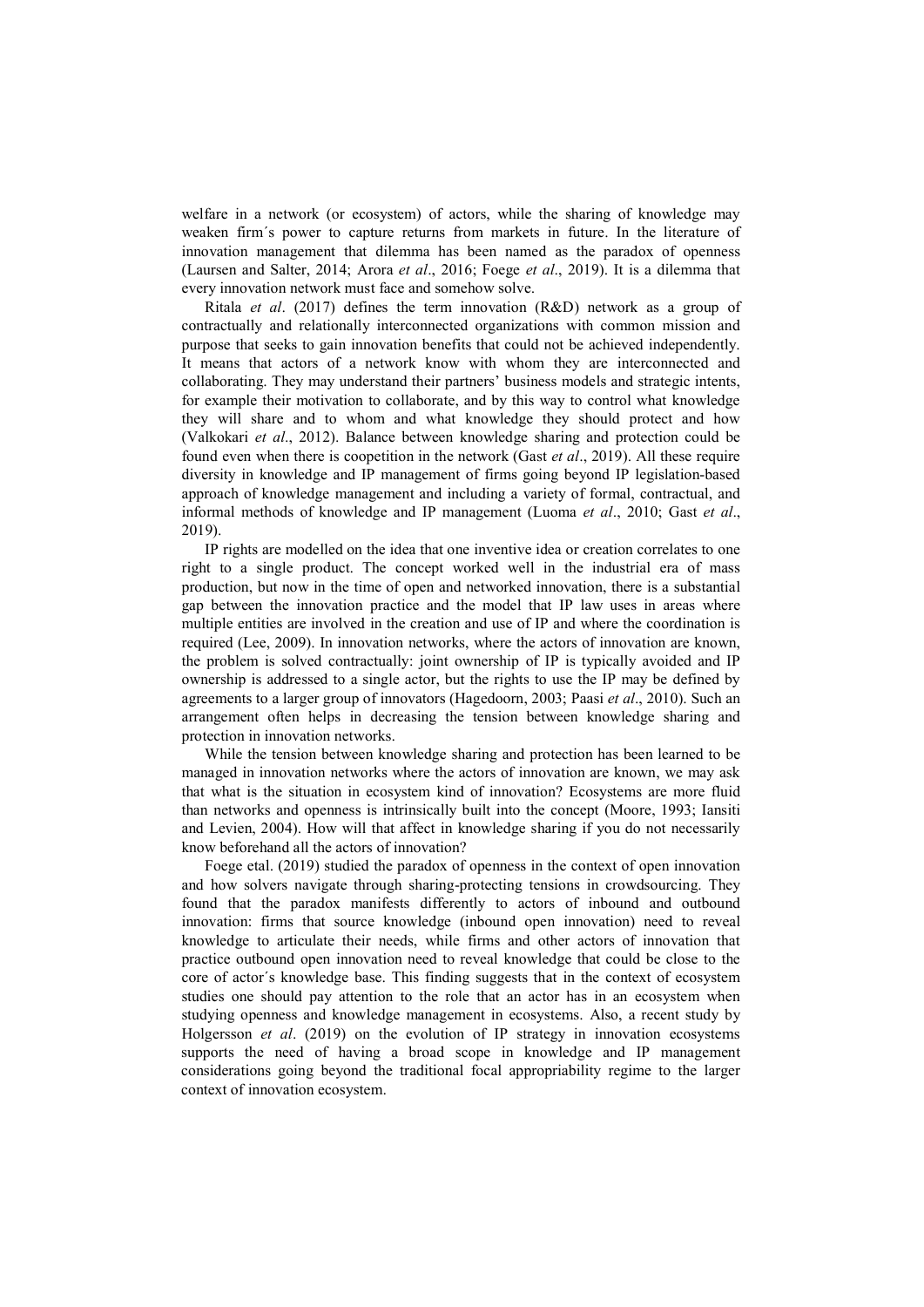Event Proceedings: LUT Scientific and Expertise Publications: ISBN 978-952-335-466-1

#### **3 Research question and methodology**

The research aims at investigating openness and knowledge management in innovation networks (characteristics to the 3<sup>rd</sup> era of industrial revolution) and ecosystems (related to the  $4<sup>th</sup>$  era of industrial revolution). The study has two main research questions:

- 1. How knowledge and IP management have changed in different eras of industrial revolution?
- 2. What will be requirements of knowledge and IP management in innovation ecosystems?

The first research question studies the continuum how knowledge sharing vs. protection among the actors of innovation has been considered from the past to present by taking into account the context of business in question. This leads to the second research questions that addresses to the future.

The approach of the research is exploratory in nature, and, therefore, a qualitative case study methodology was chosen. As the ecosystemic way of innovation is just about coming, we have accepted the fact that not all findings could be validated in a same manner than in studies focusing on historic data. Therefore, some discussion on the findings will remain on an indicative level.

The case studies were done in two phases. The first phase was a part of a large research on management practices in innovation constellations that call themselves as ecosystems. The research covered 13 innovation ecosystems in Finland, Sweden and Belgium (10 ecosystems and most of the actors were Finnish), see Table 1 for more details on the ecosystems. The interviews were done between October 2019 and April 2020. In total 35 individual theme interviews and three round table discussions, each comprising of members of one innovation ecosystem, were conducted. The interviews and round table discussions covered a broad range of management themes related to the birth, building and growth of ecosystem. From the viewpoint of this study, the most important themes were contracting, IP management and knowledge sharing. The interviewees included leaders and facilitators/coordinators of ecosystems, developer firms, universities and research institutes, and ecosystem consulting companies. Each interview lasted around one hour. All the interviews were recorded and transcribed. The interview data analysis followed the thematic analysis method and was made with NVivo12 qualitative data analysis software. The variety of informants' roles in innovation ecosystems enabled complementary viewpoints adopted in data analysis. This first phase of the study gave answers to the first research question (when combined with the literature findings given above).

In the second phase, we focused on one ecosystem in more depth and searched for answers to the second research question, An ecosystem called Smart Energy Åland (SEÅ) was chosen as the case ecosystem, because it is an established ecosystem who has passed its initial innovation phase (as a traditional innovation network) but who has recently changed its operating mode and is now turning into an open ecosystem. SEÅ is large enough ecosystem (including 40-50 organizations) so that there are multiple of actors for most ecosystem roles, and it includes actors from different fields of business and with different firm sizes bringing diversity for the study. The name, SEÅ, refers to its initial mission, but they changed their target markets from local to global at the same time when their turned their operation mode from a network (cluster) into an open ecosystem.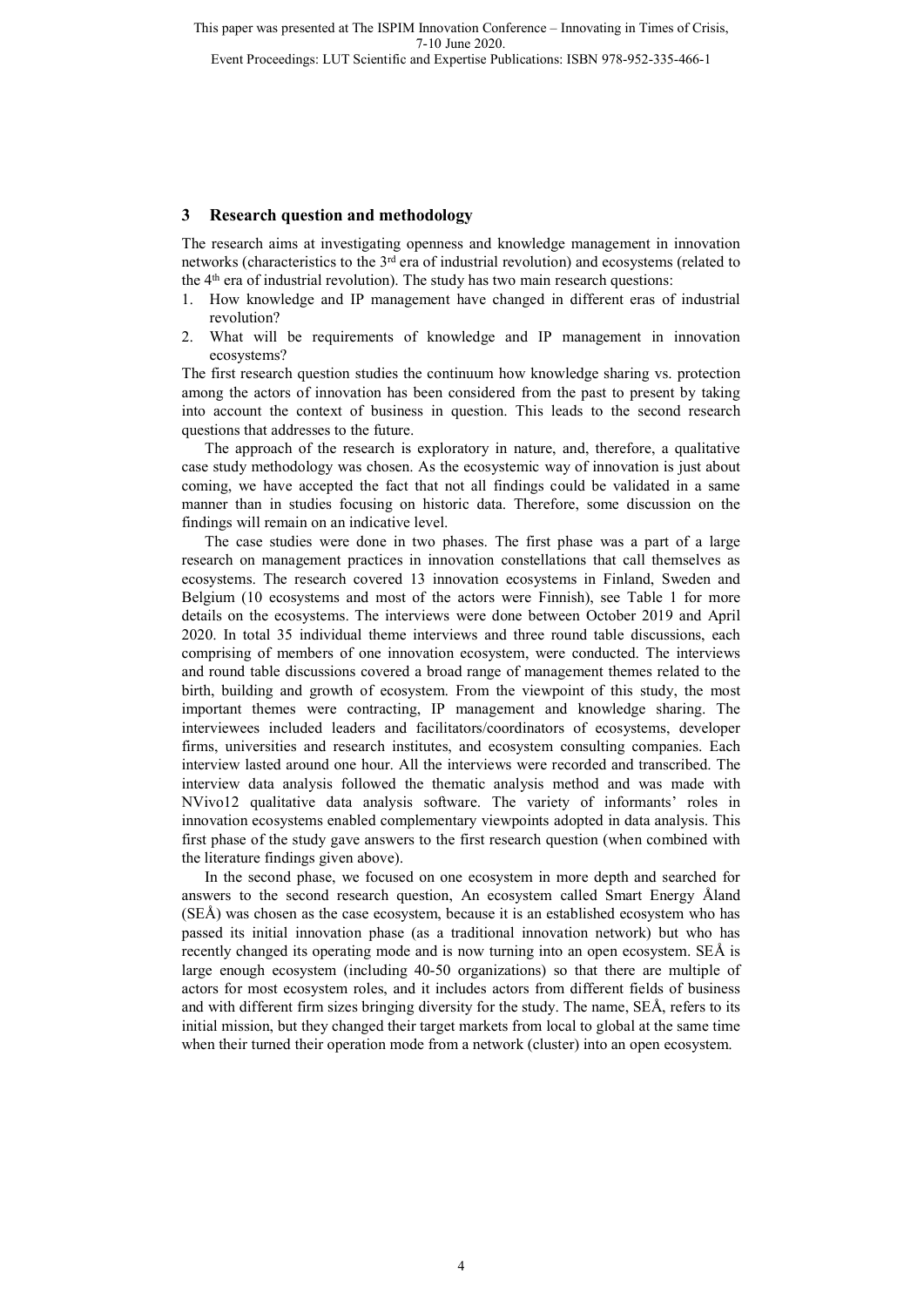| Ecosystem                                           | Year<br>founded | Area of innovation and<br>targeted business                                          | No. of<br>members | No. of<br>informa<br>nts | <i>Informants</i>                                                      |
|-----------------------------------------------------|-----------------|--------------------------------------------------------------------------------------|-------------------|--------------------------|------------------------------------------------------------------------|
| Bio Hub                                             | 2014            | advancing life sciences<br>by combining biotech and<br>medtech with pharma           | $\sim$ 30         | 1                        | CEO of the ecosystem                                                   |
| Circular<br>economy                                 | 2016            | new waste and resource<br>management concepts                                        | 30                | 1                        | project manager of the<br>ecosystem                                    |
| Circular<br>economy<br>service<br>platform          | $2017 - 18$     | new business for<br>industrial side streams<br>through a digital service<br>platform | $10 - 15$         | 18                       | representatives of the<br>coordinator and firms                        |
| Consumer<br>goods solutions                         | 2013            | new, disruptive<br>experiences to consumers                                          | $\sim 2000$       | 1                        | R&D manager of the<br>ecosystem                                        |
| Digital<br>economy                                  | 2008            | tools required by the<br>Internet economy                                            | $\sim$ 400        | 1                        | former president of<br>the ecosystem                                   |
| Digital weather 2016<br>and air quality<br>services |                 | digital services and<br>products to support<br>decision making                       | $\sim$ 15         | 3                        | representatives of the<br>coordinator and firms                        |
| Energy and<br>environment                           | $2013 - 14$     | new business to energy<br>and environment sector<br>companies in the region          | $\sim$ 50         | 4                        | representatives from<br>the ecosystem leader<br>and firms              |
| Energy<br>ecosystem A                               | 2017-18         | flexible energy system<br>based on renewable<br>energy production                    | $25 - 30$         | 20                       | representatives from<br>the coordinator, firms,<br>RTDs and regulation |
| Energy<br>ecosystem B                               | 2018            | smart energy technology<br>models and concepts                                       | $\sim$ 100        | 6                        | representatives from<br>the ecosystem leader<br>and firms              |
| Energy<br>ecosystem C                               | $2017 - 18$     | enhancing the export of<br>local firms                                               | $\sim$ 200        | 1                        | managing director of<br>the ecosystem                                  |
| Health<br>ecosystem A                               | 2017            | health service innovations 15<br>utilizing artificial<br>intelligence and robotics   |                   | 1                        | project manager of the<br>ecosystem                                    |
| Health<br>ecosystem B                               | 2017            | solutions based on data,<br>cognitive capabilities and<br>artificial intelligence    | $\sim$ 50         | 1                        | development director<br>of the ecosystem                               |
| Smart city                                          | 2017            | a digital backbone for a<br>smart city                                               | $30 - 35$         | 5                        | representatives from<br>the ecosystem leader<br>and firms              |

**Table 1** Information on the studied innovation ecosystems and conducted interviews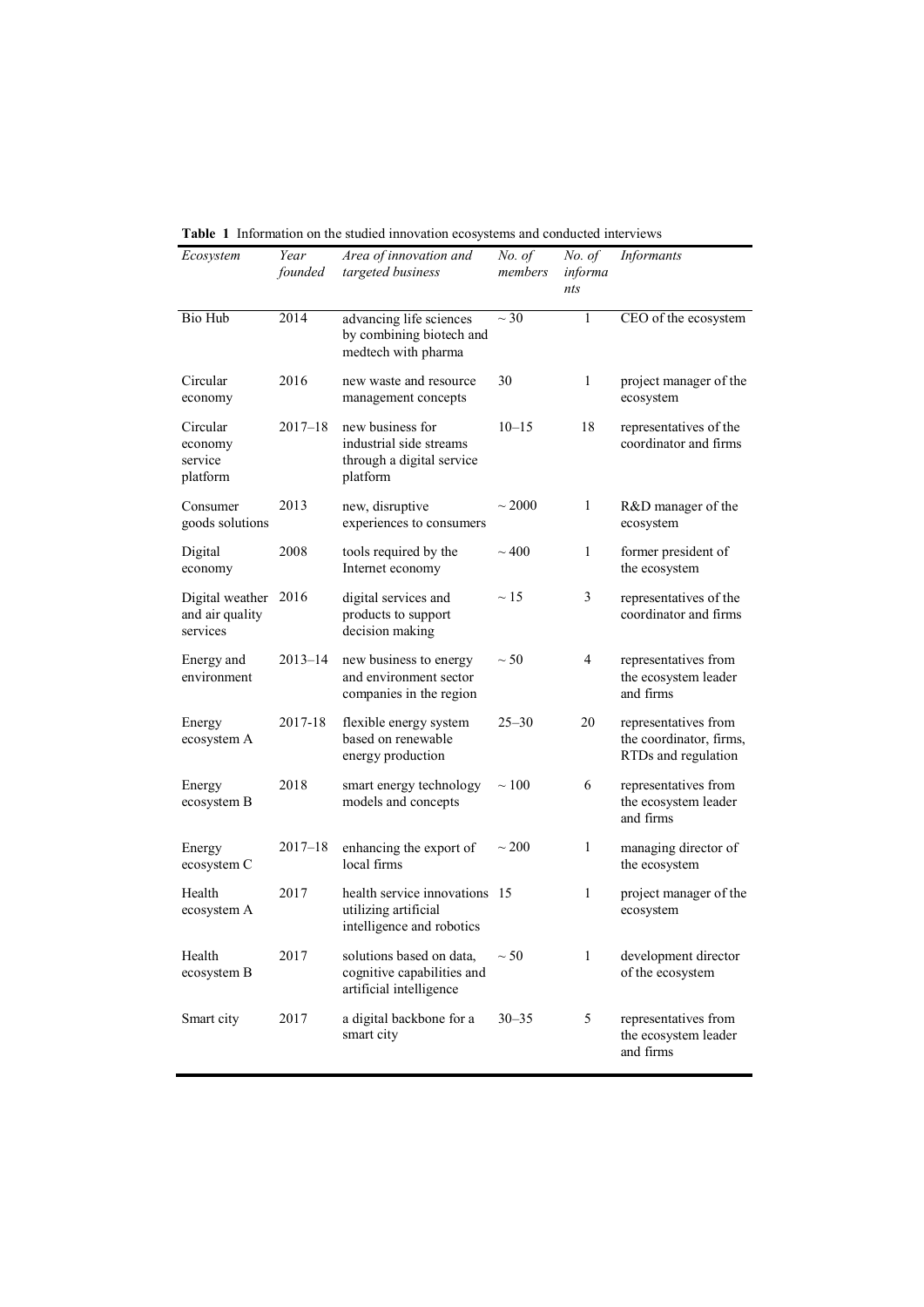Event Proceedings: LUT Scientific and Expertise Publications: ISBN 978-952-335-466-1

Twenty active members of SEÅ ecosystem were interviewed by a questionnaire where we asked about the role or roles they have in the ecosystem, what kind of knowledge they have brought into the ecosystem, what have been their requirements for knowledge, IP and data management, and what have been their expectations for collaboration and business? Answers to the questionnaire were supplemented by a group discussion, covering topics such as the vision, targets, and governance of the ecosystem. That information was needed to put the answers of questionnaire into the right ecosystem level context of business.

Inspired by the recent works of Foege *et al*. (2019) and Holgersson *et al*. (2019), we wanted to go beyond the hub-spoke model of network roles (Doz, 2001) and consider functionally, what are the strategic intentions, business undertakings and processes in which an actor engages in building the systemic solutions of ecosystem (Valkokari *et al*., 2017), and by this way to define actor roles in ecosystem to be used in analyzing knowledge sharing vs. protection strategies of actors in the ecosystem. Accordingly, we defined four categories for ecosystem actors having specific interests towards knowledge and IP management: 1. solution integrators, meaning firms who aims to bring a systemic solution of ecosystem into markets, 2. solution developers, meaning firms developing new solution to be integrated into the systemic solution of ecosystem, 3. solution providers, meaning firms offering an almost ready and generic solution into the systemic solution of ecosystem, 4, R&D intermediaries offering special expertise needed to innovation & development work.

#### **4 Findings**

Case findings from the general management issues of innovation constellations that call themselves as ecosystems reveal that a large majority of them actually work like innovation networks: their inter-organizational relations of innovation are backed by contracts, including clauses of IP management. Contractual bindings also form a frame that supports the sharing of knowledge needed for innovation between partners. Informal methods of knowledge protection, such as secrecy, were also common, in line with earlier findings in literature related to networked innovation (Luoma *et al*., 2010; Gast *et al*., 2019). In short, knowledge sharing as well as knowledge management followed guidelines characteristic to the 3rd industrial revolution.

Then, there were a few innovation constellations who have realised that their challenging business targets are not in line with their current networked mode of innovation. A quotation of an interviewee representing a large technology firm: *"When we have a large and complex problem to be solved - a problem for which we don´t have ready solution models, we don´t know all affecting issues, nor actors to be needed for solving it - then the work should be done in an ecosystem"*. Another interviewee from the same constellation (ecosystem) said *"We intend to have clear consortium agreements before starting the work, but in an ecosystemic way of working it is not always easy as we may not know beforehand with whom to innovate. Therefore, we have also other agreements, a kind of rules, following which firms can share knowledge and data to each other"*. There were also few other interviewees from other ecosystems that mentioned the challenge if one should collaborate with an actor that you don´t know beforehand: how to be open and share knowledge and data in such a situation? This goes beyond traditional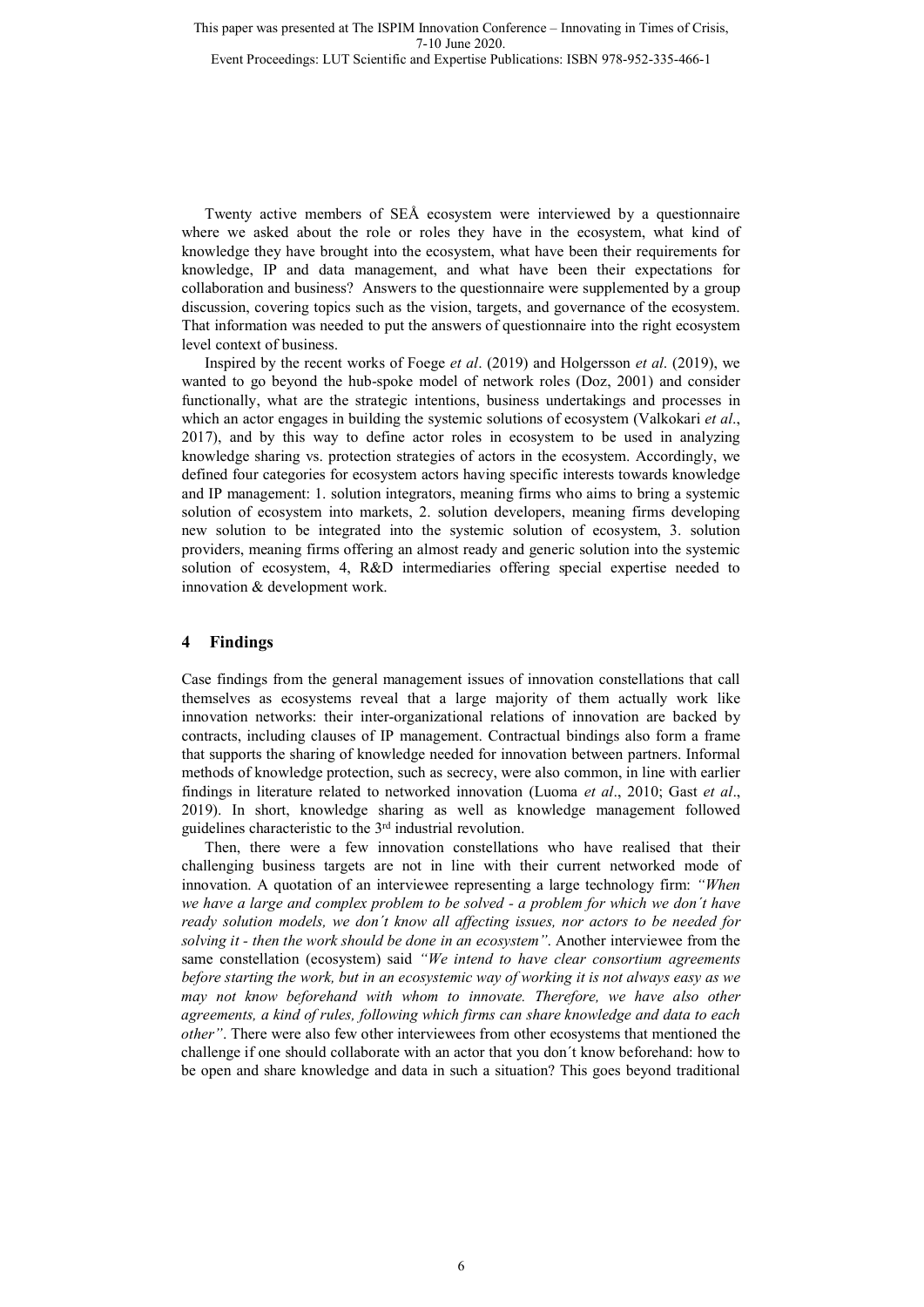practices of innovation networks and seems to be one of the main challenges of knowledge management in innovation ecosystems.

The coordinator of the same ecosystem than the interviewees above said, *"Building of trust in all levels of communication is in the core. It must cover both the communication with those who are not yet in and with those who are in the actual projects (of ecosystem). It starts from how we facilitate the meeting and matching of people"*. A coordinator of another ecosystem mentioned, *"It will take time and hard work before firms in an ecosystem will go into a mode of open sharing. One has to tell on and on success stories from other cases to convince the actors from the benefits of sharing"*. On the other hand, another ecosystem coordinator said, *"perhaps there are now in this ecosystem such people that see more value in sharing of their knowledge to each other than in sitting on their knowledge"*. Sharing of knowledge clearly depends on person.

One characteristic of innovation ecosystems seems, according to the study, to be that the presence of direct competitors may not be avoided in the ecosystem. The possibility of competitor presence sets limits to what a firm could share to others in the ecosystem. Like an interviewee from a technology company said, *"You cannot bring trust to such a high level by any IP rules or contract clauses that you will be fully open also with your competitors…And when you are doing something completely new, it is hard to set limits of what to share and what not."* A quotation of a manager of another technology company *"I would have to say that this kind of open kind of ecosystem, it doesn't support bringing any new ideas or technology openings"* captured feelings of several interviewees related to innovation ecosystems. The paradox of openness seems to be very true in innovation ecosystems.

Another characteristic of innovations ecosystems seems to be stratification, meaning that an ecosystem consists of active and less active actors, kind of "hang rounds". Like an interviewee stated, *"There are also people here that are pretty quiet and are exploring whether there would be something interesting for them and where to step in, if things go on"*.

In order to better understand practices of knowledge sharing vs. knowledge protection in innovation ecosystems, we selected one open ecosystem, namely Smart Energy Åland, for a closer study. We made more specific questions related to knowledge and IP management to the active members of the ecosystem and addressed the interview answers with the role that they have in the ecosystem. The answers clearly indicate that the actors in different roles of ecosystem do have role dependent strategies towards knowledge sharing and knowledge protection in the ecosystem. There were even a few actors whose ecosystem role was business case specific, and they followed different IP strategy for knowledge sharing and protection depending on the role in question.

In the SEÅ ecosystem there is one actor who has been established for the role of solution integrator. This firm tend to enhance openness and sharing of knowledge in the ecosystem. That is natural as the business target of the solution integrator is to bring a systemic solution, containing special knowledge and IP of several other ecosystem actors, into markets.

The ecosystem includes several actors who could be considered as solution developers. Solution developer firms emphasize formal protection of IP they are developing or have developed, but, on the other hand, they are open to find out new business models for bringing their solutions into markets. That is understandable as they have high need to find paying customers to cover their development efforts.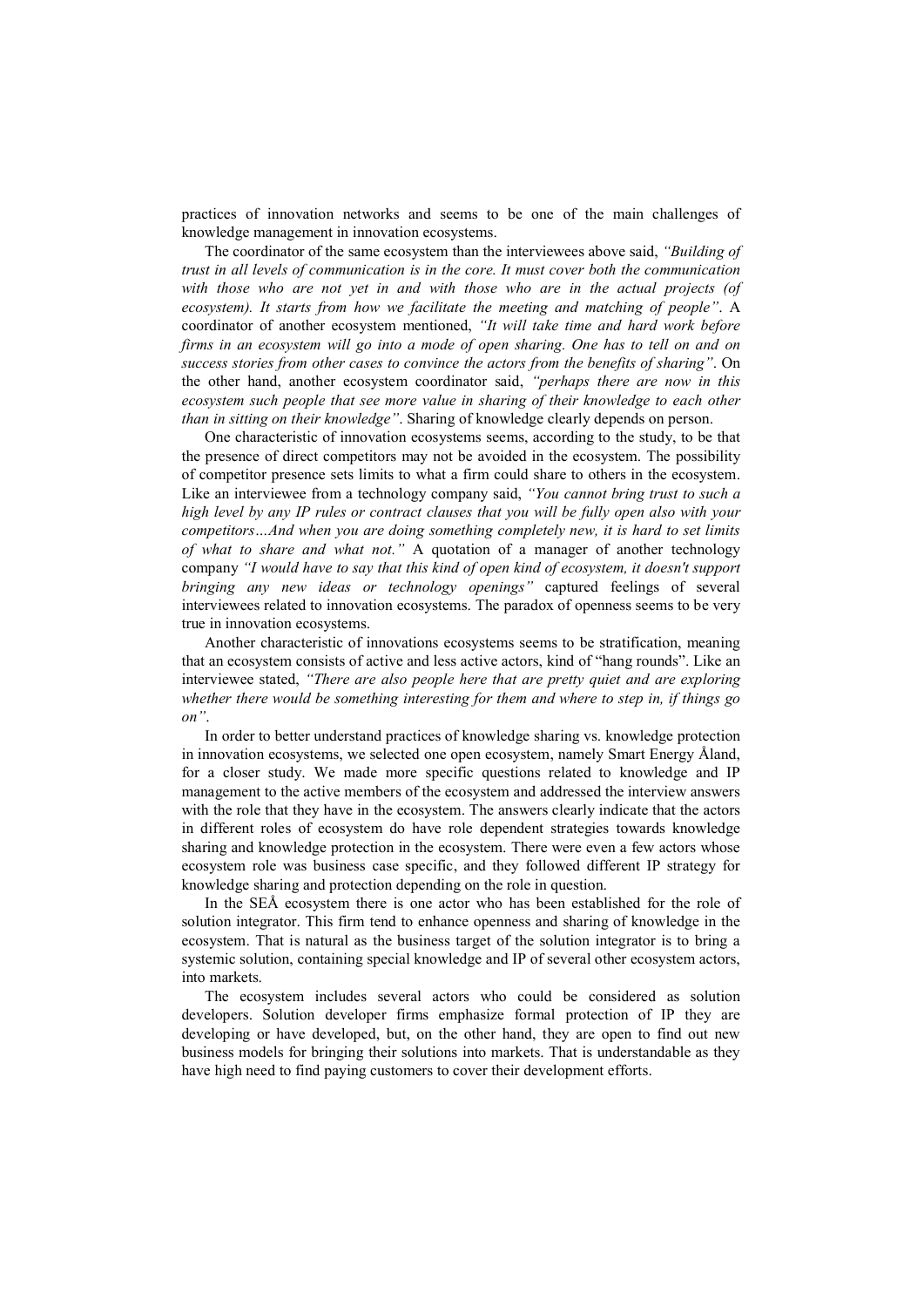Event Proceedings: LUT Scientific and Expertise Publications: ISBN 978-952-335-466-1

Then there are actors who are in the role of solution providers. Solution provider firms typically enter the ecosystem with existing IP, and their main concern related to knowledge and IP management is possible leakage of their know-how during co-creation activities of ecosystem. Solution providers are actors who are easier to be replaced in an ecosystem than e.g. solution developers are. Providers may face competition within the ecosystem, all which reduce their willingness to open and share their knowledge in the ecosystem. However, there is a difference on approaches between small and large companies. Small companies are more open because the competitive situation is different to big companies (i.e. small companies have less market share to defend and more to gain).

There are a few research actors (research institutes and universities) in the ecosystem. They may bring background IP into the ecosystem work, but in relation to the outcome, their characteristic interest is to publish their results (i.e. to write scientific publications). This interest towards publications may conflict with business interest of some other ecosystem actors.

The ecosystem also includes facilitators, but they typically do not have specific interest towards knowledge and IP management. What other actors expect from them is confidentiality and ability to support each participant impartially.

#### **5 Discussion**

In the first research question of the study we asked, how knowledge and IP management have changed in different eras of industrial revolution, with an emphasis on aspects related to knowledge sharing and knowledge protection. Answers related to the first three eras are easy to give and already discussed in Chapters 1 and 2 of the paper.

Knowledge (know-how) of individuals, e.g. key persons of factory, was characteristic in the first steps of industrialization. Those persons could control what to share and to whom. Innovation was quite open because competition in markets was not hard, if compared to competition in markets of today. An interesting finding of the empirical part of this research suggests that the knowledge of individuals seems to play a more important role in the ecosystemic way of innovation than in the past century. This is related to high role of trust in personal level in ecosystems. Trust plays important role also in networked innovation (Paasi *et al*., 2010) but it seems to have a pronounced role in the opening of knowledge sharing in ecosystems.

Patents and other formal methods of knowledge management dominated in the era of mass production. It is easy to understand, as patenting is a very effective tool to safeguard value capturing in the markets of mass production. Patenting is still a valid tool in the era of ecosystems, but alone it gives far too narrow perspective on knowledge management in the 4<sup>th</sup> era of industrial revolution.

The 3<sup>rd</sup> era of industrial revolution, and the networked way of innovation related to its business offerings, is characterized by the diversity of methods for knowledge and IP management, including a variety of formal, contractual and informal methods. According to the case studies of the research, all these are in use also in innovation ecosystems.

What is then a difference in knowledge sharing and knowledge protection between the  $3<sup>rd</sup>$  and  $4<sup>th</sup>$  eras of industrial revolution? Is there any difference at all? Answering to these questions is not straightforward. To consider these questions, we took another approach and used a recent work of Ritala *et al*. (2017) on knowledge search and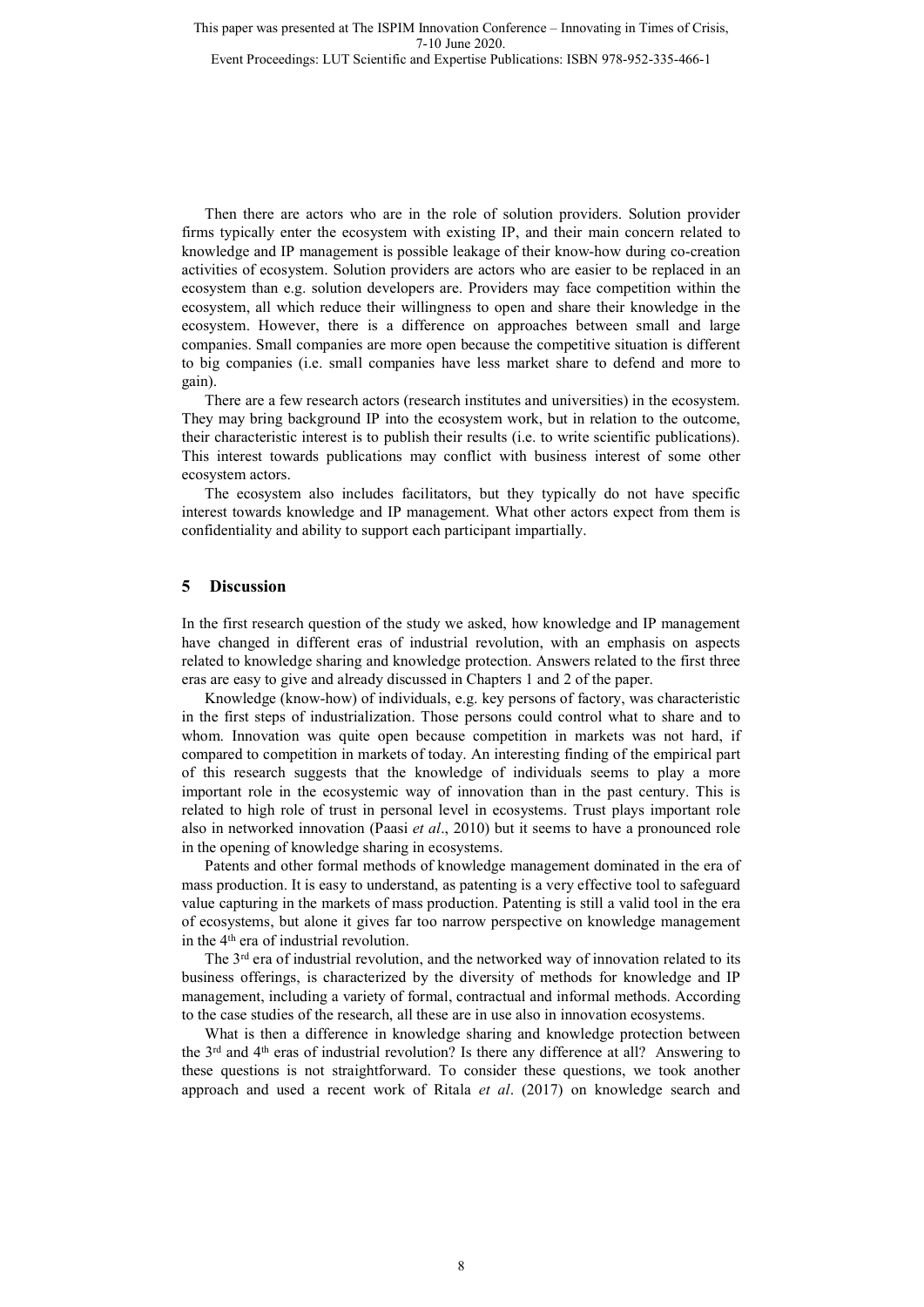integration in R&D networks and compared their empirical findings to our findings in innovation ecosystems. They found that firms in R&D networks made deliberate decisions with respect to the degree of openness (open vs. closed) and inclusiveness (inclusive vs. selective) of knowledge that they share and integrate in the network. According to our case findings in innovation ecosystems, we see no difference between networks and ecosystems on the behaviour of firms in those aspects of knowledge management. Furthermore, they found that in R&D networks actors´ innovation goals are an important driver for knowledge search and integration process, and that coopetion tensions are often present in large R&D networks with lots of members. All that arise also from our empirical findings in innovation ecosystems. Based on these aspects, we cannot find any difference between networked and ecosystemic way of innovation, as it comes to knowledge sharing vs. protection.

In order to find differences between networked and ecosystemic way of innovation, we must come back to the structural differences between networks and ecosystems. While network refer to a group of contractually interconnected actors, ecosystems are intrinsically open in a sense that an ecosystem actor may not know all the other actors of innovation network. This is the main difference between networked and ecosystemic way of innovation. Both models call for openness and knowledge sharing in order to support innovation, but in ecosystems the promotion of sharing is a multifaceted issue once you may not know all actors of innovation. In other words, the borders of innovation ecosystem are open, whereas innovation networks are quite closed. Furthermore, the findings suggest that actor roles in innovation ecosystem could be more dynamic than in innovation network, where the roles are largely based on established positions in value chain.

The answer to the first research question can be now summarized as presented in Table 2. Here we have adopted the way of naming the eras from the German strategic research agenda "Industrie 4.0" (Kagermann etal., 2013).

| Industry $1.0$                  | Industry $2.0$                    | Industry $3.0$      | Industry $4.0$  |
|---------------------------------|-----------------------------------|---------------------|-----------------|
| First steps of                  | Mass production                   | Rise of electronics | Cyber-physical  |
| industrialization               |                                   | and automation      | systems         |
| End of 18 <sup>th</sup> century | Start of 20 <sup>th</sup> century | Start of 1970s      | Today           |
| Knowledge of                    | Knowledge                         | Diversity in        | Multifaceted    |
| individuals (know-              | management by                     | knowledge and IP    | management of   |
| how)                            | patenting (IP laws)               | management          | openness and IP |

**Table 2** Characteristics of knowledge and IP management in different eras of industrial revolution

In the second research question of the study we asked that what will be requirements of knowledge and IP management in innovation ecosystems? Answers to this question were mainly given in the discussion above. Basically, we could say that all what is relevant in innovation networks is relevant also in innovation ecosystems: protection of IP, contracting, promotion of openness and knowledge sharing to support innovation, consideration of what to share and with whom. But that is not everything. In open ecosystems one may not know all the actors of innovation. Hence, hard contracting is not in the same role as in networks. Instead one needs in ecosystem legally less binding arrangements, a kind of ecosystems rules, to promote openness and set a frame for trusted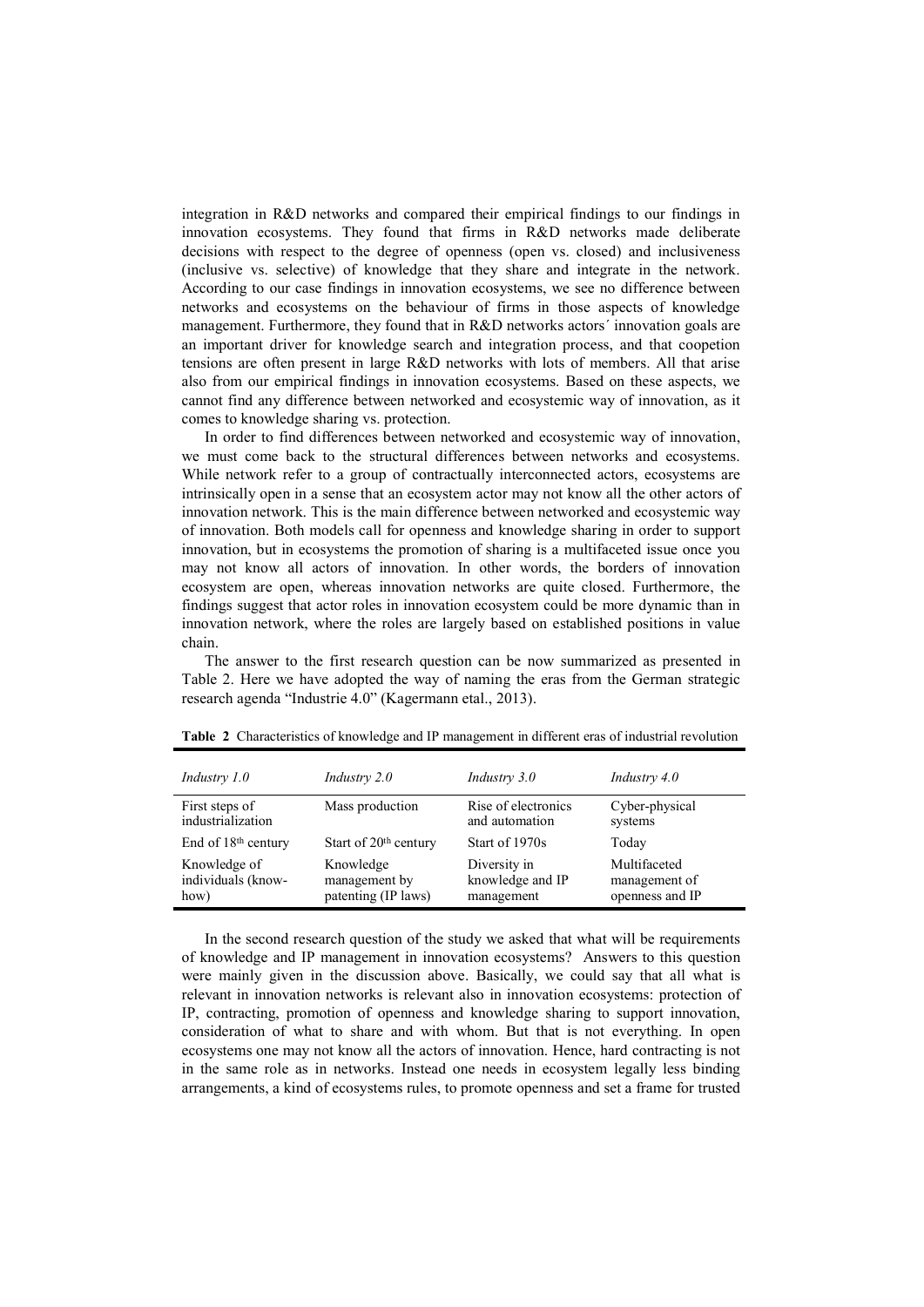Event Proceedings: LUT Scientific and Expertise Publications: ISBN 978-952-335-466-1

sharing of knowledge with other ecosystem actors. Building of trust is important in networks, but it seems to be even more important in ecosystemic innovation where contractual bindings between organizations may lay behind personal level of knowledge sharing.

While in networks the roles are often crystallized around the concept of hub and spokes where the central actor has more power to control knowledge management of network than the peripheral actors (Ritala *et al*., 2017), in ecosystems the situation is not so straightforward. Ecosystems typically innovate and deliver systemic solutions, where one may identify, by using a functional approach, three characteristic firm roles, namely solution integrators, solution developers, and solution providers. In addition, there can be R&D actors in the ecosystem. All these four types of ecosystem actors have different kind of strategic approaches for knowledge sharing and protection in ecosystemic innovation, the approaches being connected to business interests and business models related to the ecosystem role. From the viewpoint of knowledge and IP management in an ecosystem, it is important to understand and take into account the role dependent strategic approaches of ecosystem actors. Knowledge and IP management in ecosystems is a multifaceted issue.

#### **6 Conclusions**

As the existing studies as well as company practices have pointed out the need for new forms of innovation and the concept of innovation ecosystem has emerged, the aim of this study was to explore the changes of knowledge and IP management and their new requirements in innovation ecosystems. Our contribution to academic discussion is twofold. First, based on empirical evidence of 13 innovation ecosystems, this study offers important new insight about characteristics of knowledge and IP management in different eras of industrial revolution (the summary presented at Table 2). Secondly, the more detailed study of one innovation ecosystem highlights that actors in different ecosystem roles face the needs for knowledge sharing and protection very differently. Approaches of actors in different roles towards openness as well as protection are closely related to business expectations they have in the ecosystem.

The study has also practical implications. Findings give understanding for the knowledge and IP management of innovation ecosystems concerning both the sharing and protection of knowledge in ecosystem work. The results of the study state that actors in different ecosystem roles have intrinsically different approaches and interests towards knowledge and IP management that must be matched in a way that supports reaching ecosystem targets. Furthermore, the study highlights that in open innovation ecosystems the contracts are not as significant tool for knowledge and IP management as they are in innovation networks.

As with any research effort, there are certain limitations that deserve further discussion and may provide avenues for further research. The study has looked at the emerging phenomenon of open innovation ecosystems and with limited case material. Therefore, conclusions should be considered as indicative. The time will come in a few years to strengthen them, as we have more experience and longitudinal studies within open innovation ecosystems. Our empirical data was mostly limited to Finnish innovation ecosystems and therefore one interesting avenue for further research would be the broader geographical comparison of innovation ecosystem practices.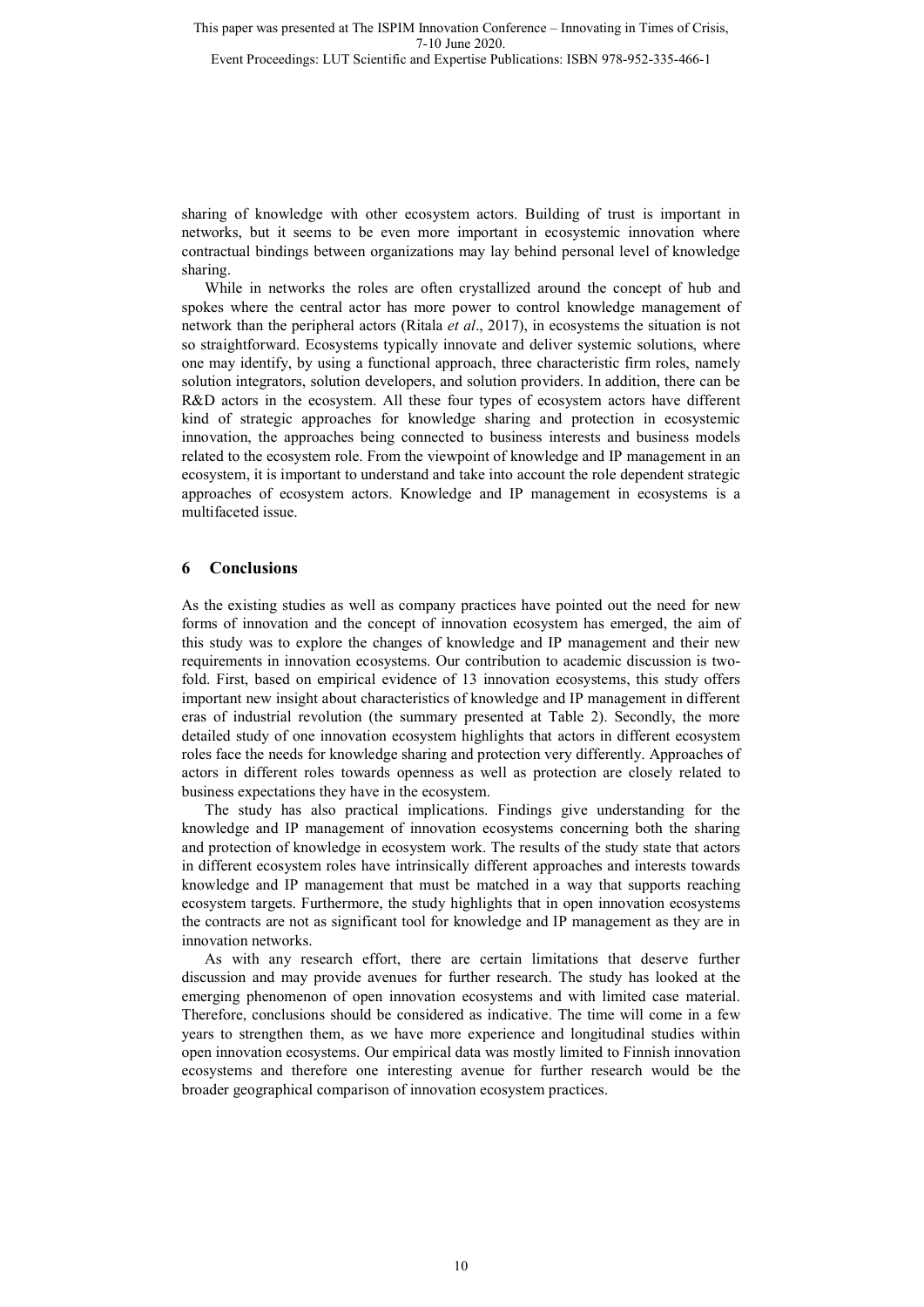#### **Acknowledgements**

The work on this conference paper has been undertaken within the projects: B2B Ecosystem Playbook and Solid Value of Digitalisation in Forest Industry (SEED) at VTT, University of Vaasa and CLIC Innovation. The authors wish to thank all innovation ecosystem representatives, their willingness to share their insights enables the research work. The financial support of Business Finland is gratefully acknowledged.

#### **References**

- Arora, A., Athreye, S., Huang, C. (2016). The paradox of openness revisited: collaborative innovation and patenting by UK innovators. *Research Policy*, Vol. 45, pp. 1352–1361.
- DeBresson, C. (1999). An Entrepreneur Cannot Innovate Alone; Networks of Enterprises Are Required. DRUID Conference on Systems of Innovation, Aalborg, Denmark, June 9-11, 1999.
- Doz, Y. (2001). Clubs, Clans and Caravans: The Dynamics of Alliance Membership and Governance, *in Trick, M.A. (Ed.) Growing the international firm: Success in mergers, acquisitions, networks and alliances*. Carnegie Mellon University Press, Berlin.
- Foege, J.N., Lauritzen, G.D., Tietzec, F., Salged, T.O. (2019). Reconceptualizing the paradox of openness: How solvers navigate sharing-protecting tensions in crowdsourcing. *Research Policy*, Vol. 48, pp. 1323-1339.
- Gast, J., Gundolf, K., Harms, R., Matos Collado, E. (2019). Knowledge management and coopetition: How do cooperating competitors balance the needs to share and protect their knowledge?, *Industrial Marketing Management*, Vol. 77, pp. 65-74.
- Hagedoorn, J. (2003). Sharing intellectual property rights an exploratory study of joint patenting amongst companies. *Industrial and Corporate Challenge*, Vol. 12, pp. 1035-1050.
- Holgersson, M., Granstrand, O., Bogers, M. (2018). The evolution of intellectual property strategy in innovation ecosystems: Uncovering complementary and substitute appropriability regimes. *Long Range Planning*, Vol. 51, pp. 303-319.
- Iansiti, M. and Levien, R. (2004). *The Keystone Advantage: What the New Dynamics of Business Ecosystems Mean for Strategy, Innovation, and Sustainability*. Harvard Business School Press.
- Kagermann H, Wahlster W, Helbig J. (2013). *Recommendations for Implementing the Strategic Initiative INDUSTRIE 4.0*, Stifterverband.
- Laursen, K. and Shalter, A. (2014). The paradox of openness: Appropriability, external search and collaboration, *Research Policy*, Vol. 43, pp. 867-878.
- Lee, N. (2009). Exclusion and coordination in collaborative innovation and patent law. *International Journal of Intellectual Property Management*, Vol. 3, pp. 79-93.
- Lemley, M.A. (2005). Property, Intellectual Property, and Free Riding, *Texas Law Review*, Vol. 83, pp. 1031-1076.
- Luoma, T., Paasi, J., Valkokari, K. (2010). Intellectual property in inter-organizational relationships: Findings from an interview study. *International Journal of Innovation Management*, Vol. 14, pp. 399-414.
- Moore, J.F. (1993). Predators and Prey: A New Ecology of Competition. *Hardward Business Review*, May/June 1993: pp. 75-86.
- Paasi, J., Luoma, T., Valkokari, K., and Lee, N. (2010). Knowledge and intellectual property management in customer-supplier relationships. *International Journal of Innovation Management*, Vol. 14, pp. 629-654.
- Ritala, P., Huizingh, E., Almpanopoulou, A., Wijbenga, P. (2017). Tensions in R&D networks: Implications for knowledge search and integration. *Technological Forecasting & Social Change*. Vol. 120, pp. 311-322.